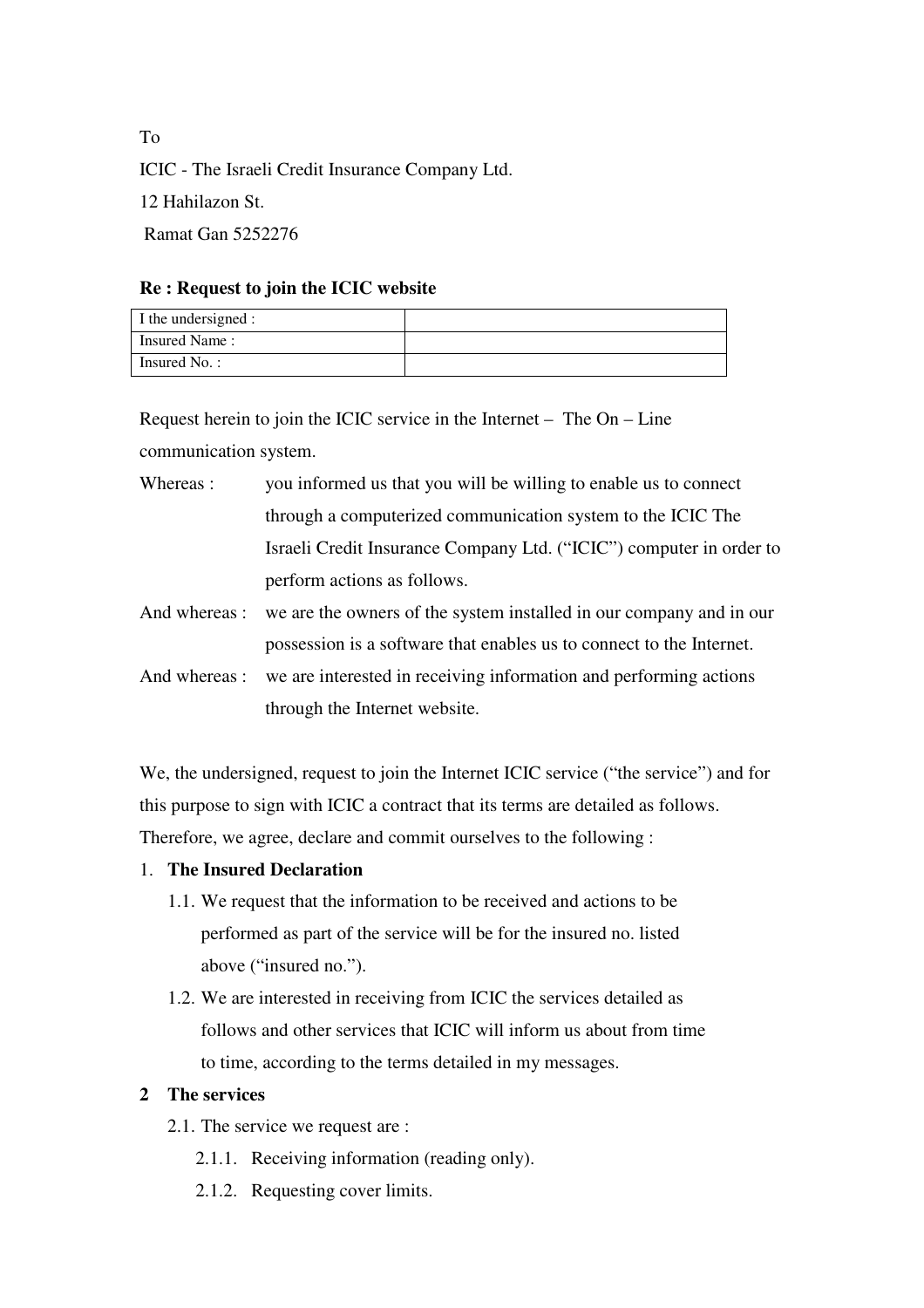- 2.1.3. Receiving reports concerning shipments.
- 2.1.4. Receiving a daily report sent by e-mail concerning any changes in credit limits.
- 2.1.5. Receiving by e-mail results of queries from the system.
- 2.2. It is known to us that ICIC will make possible for us in the future additional services, and we agree that if we request to join these services, the general terms detailed in this agreement will apply on them as well.
- 2.3. In order to receive the services, user names and identification ("passwords") unique only to us were given to us. We commit ourselves not to convey these details to any person who is not authorized to use the system. We herby declare that we are responsible to all the consequences of usage of the password and any other security measurers that given to you.
- 2.4. We will inform ICIC of any case where the passwords given to us are used wrongfully. In this connection, we exempt ICIC from any responsibility to damages that will be caused to us due to usage of passwords in an unauthorized way.
- 2.5. The instructions that will be given by us as part of the services, according to this agreement, will obligate us to anything and everything.
- 2.6. ICIC has the right to collect fees for use of the services detailed in this agreement and/or for part of them by giving written notice 30 days ahead.

#### **3 The responsibility**

- 3.1. It is known to us that the system may be inactive from time to time or will operate only partialy or will be inoperative, due to technical or other malfunctions. We release ICIC from any responsibility to the stated malfunctions and/or inactivity.
- 3.2. Without prejudice to the stated above, ICIC will be exempt from any responsibility to any damage, loss or expenditure that may be caused to us, directly or indirectly, due to distortion in information we receive, in transfering or receiving our processing instructions, and/or due to any other malfunctions that are not under ICIC's control.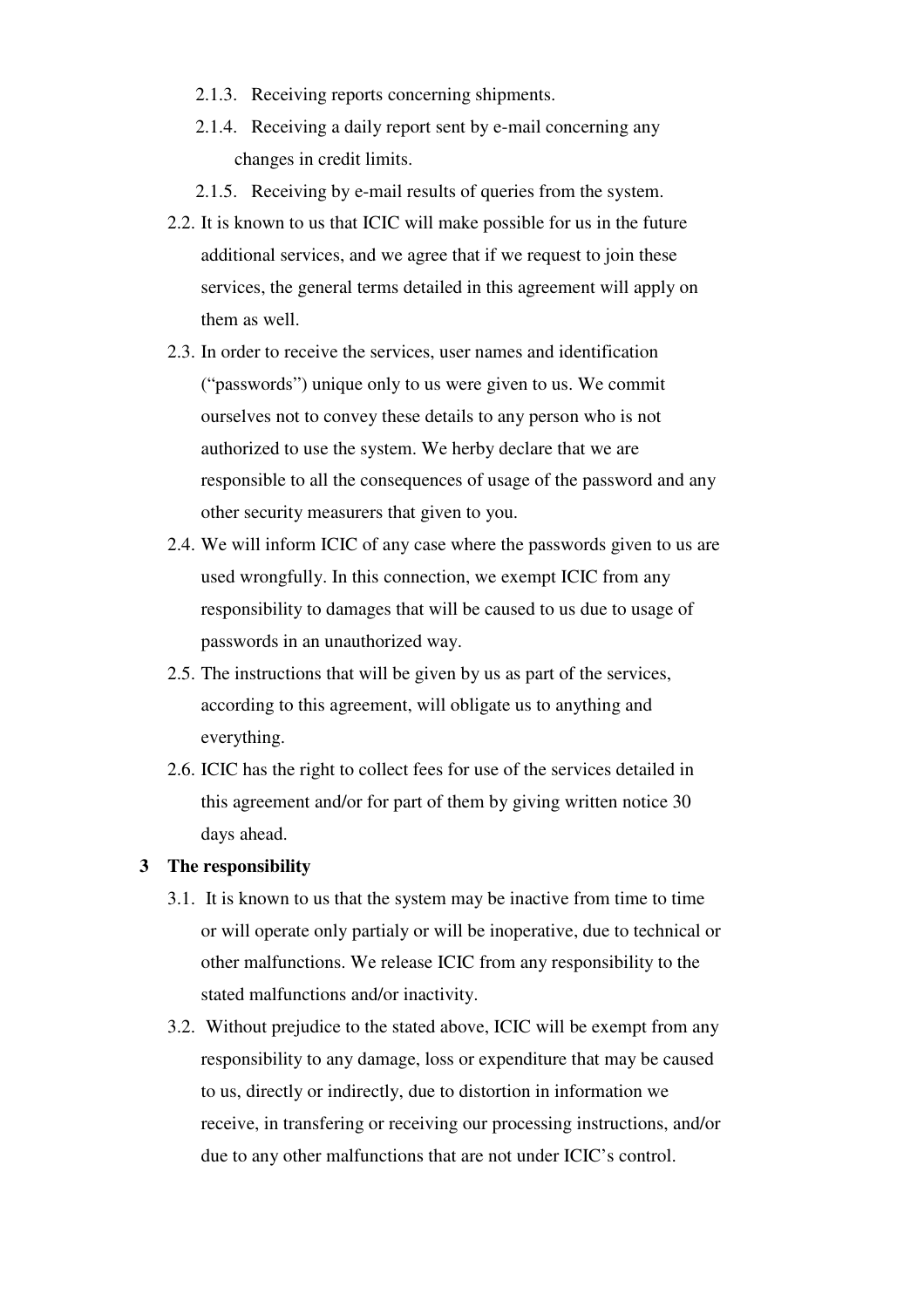- 3.3. It is known to us that even though ICIC is taking reasonable measures in securing its system, there is a risk of penetration to the database by someone who is not authorized by us, and we release ICIC from any responsibility to damages that may be caused to us and/or to others as a result of this.
- 3.4. It is known to us that the data supplied by the website is only for informational needs and does not obligate the company. And it is clear to us that the data stored in the website constitutes a summery of the decisions and conditions that were given concerning our policy. It is clear to us that ICIC is obligated only to the decisions and conditions as written in the company books and in the formal documents that are conveyed to us from time to time.
- 3.5. It is known to us that in any case of discrepancy between the information appearing in the website and the information written in the company books, the matter will be determined according to that found in the company books.
- 3.6. It is known to us that the data of the production reports which are done and/or will be done in the future by your company's' contact people are kept in ICIC for the sake of control, analysis and for the improvement of service

#### **4 Changes in the service and/or termination of service**

- 4.1. ICIC is entitled to change the terms of this agreement and/or the service itself, in a written message which will be given to us at least 14 days before the changes are made.
- 4.2. ICIC will be entitled at any time to define for every user in the system the authorization level he is allowed to use, and will be entitled at any time to cease the service to us for any reason.

#### **5 Property rights**

It is known to us that the ownership of the software and of all intellectual property rights (copyright, trade marks, trade secrets,etc.) of the On-Line service in the Internet belong to ICIC or to a third party who developed them for ICIC or transferred their use to ICIC. Therefore, and without prejudice to the stated above, we commit ourselves :